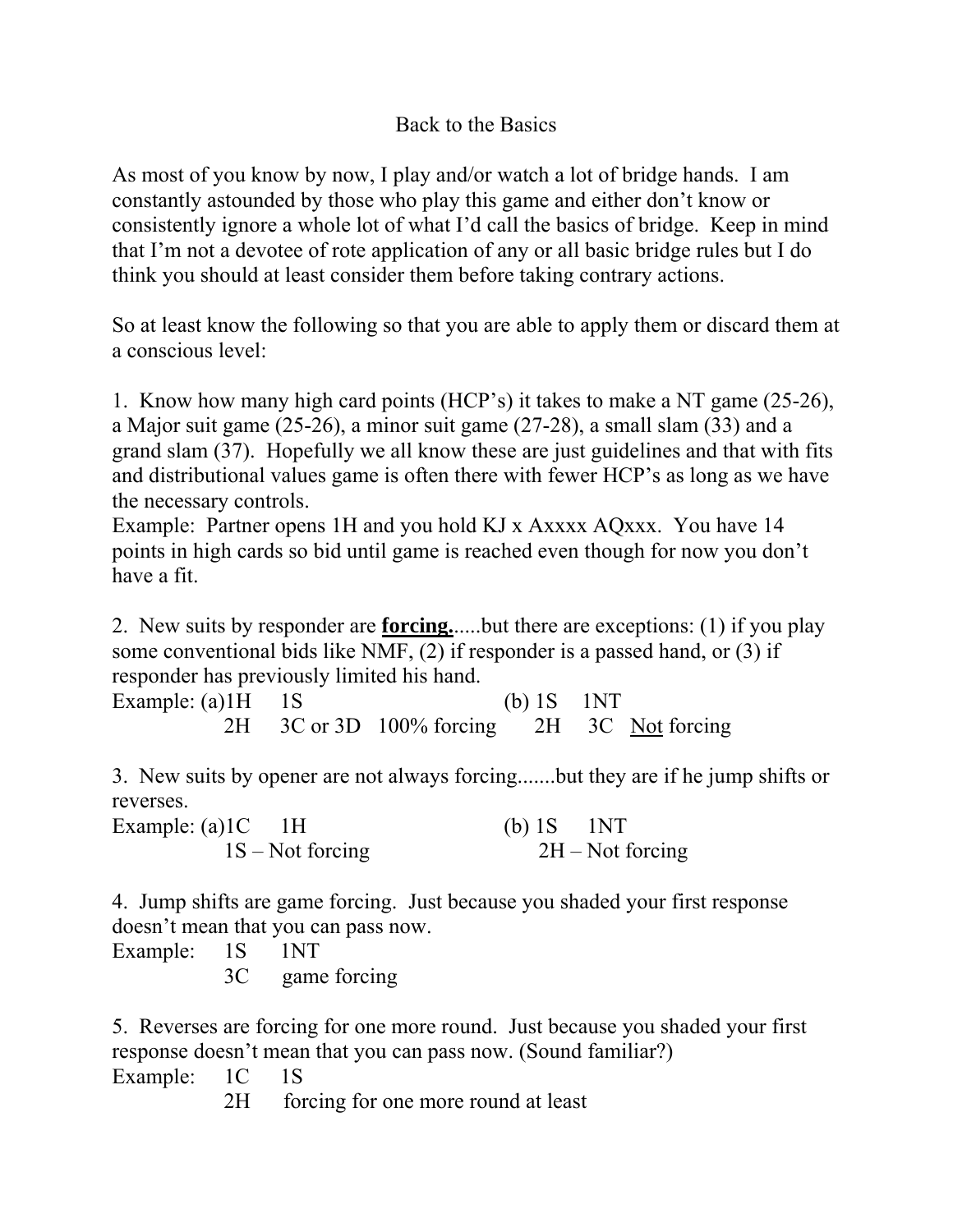6. Do not count distributional points in a suit that partner has bid....at least until you have found a fit in some other suit. In other words do not count distributional points until you know them to be an attribute.

Example: 1S 1NT void KQJx KQxx xxxxx. This is only 11 HCP's and the void is not an attribute (yet).

| 7. Know which bids are forcing and which bids are invitational in your system. |  |                |               |               |  |
|--------------------------------------------------------------------------------|--|----------------|---------------|---------------|--|
| Examples:(a)1H $1S$ (b) 1H $1S$                                                |  |                | $(c)$ 1 C 1 H | (d) $1C$ $1H$ |  |
|                                                                                |  | 2C 3S? 1NT 3S? | 1S 3C?        | 1S 3S?        |  |

8. Your first goal should be to find the best trump suit (or notrump). The second goal is to determine whether to play partscore, game or slam.

9. Don't raise opener's second suit with only three-card support. (Exception: when the auction has already made it clear that you can't have four-card support.) Supposedly, Bob Hamman has said to a partner or two when they put down only three card trump support (having raised a second suit), "You have five seconds to produce another trump."

Example: 1C 1H

1S 2S Promises FOUR spades

10. Opening leads versus 3NT and 6NT are probably not the same. Example: Qxxx J109 xxxx Qx. Lead a spade versus 3NT but the J♥ or a diamond versus 6NT.

11. When partner opens the bidding and you also have an opening hand the partnership is going to play game somewhere and the opponents don't get to play the hand undoubled. See No. 1 (There's probably an exception or two to this!)

12. When partner opens the bidding and then jump rebids 2NT showing 18-19 HCP's, responder needs at least 15 (or a very good 14) to invite slam in NT.....unless of course one of you has a very good source of tricks in which case controls are important.

Examples(a)  $1C$  1S (b)  $1C$  1S 2NT 3NT KJxxx Kxx Ax Qxx 2NT 6NT KQJxx Kxx Ax Qxx

13. When signaling don't confuse attitude situations with count situations and vice versus. Also don't try to make an attitude or a count card into a suit preference